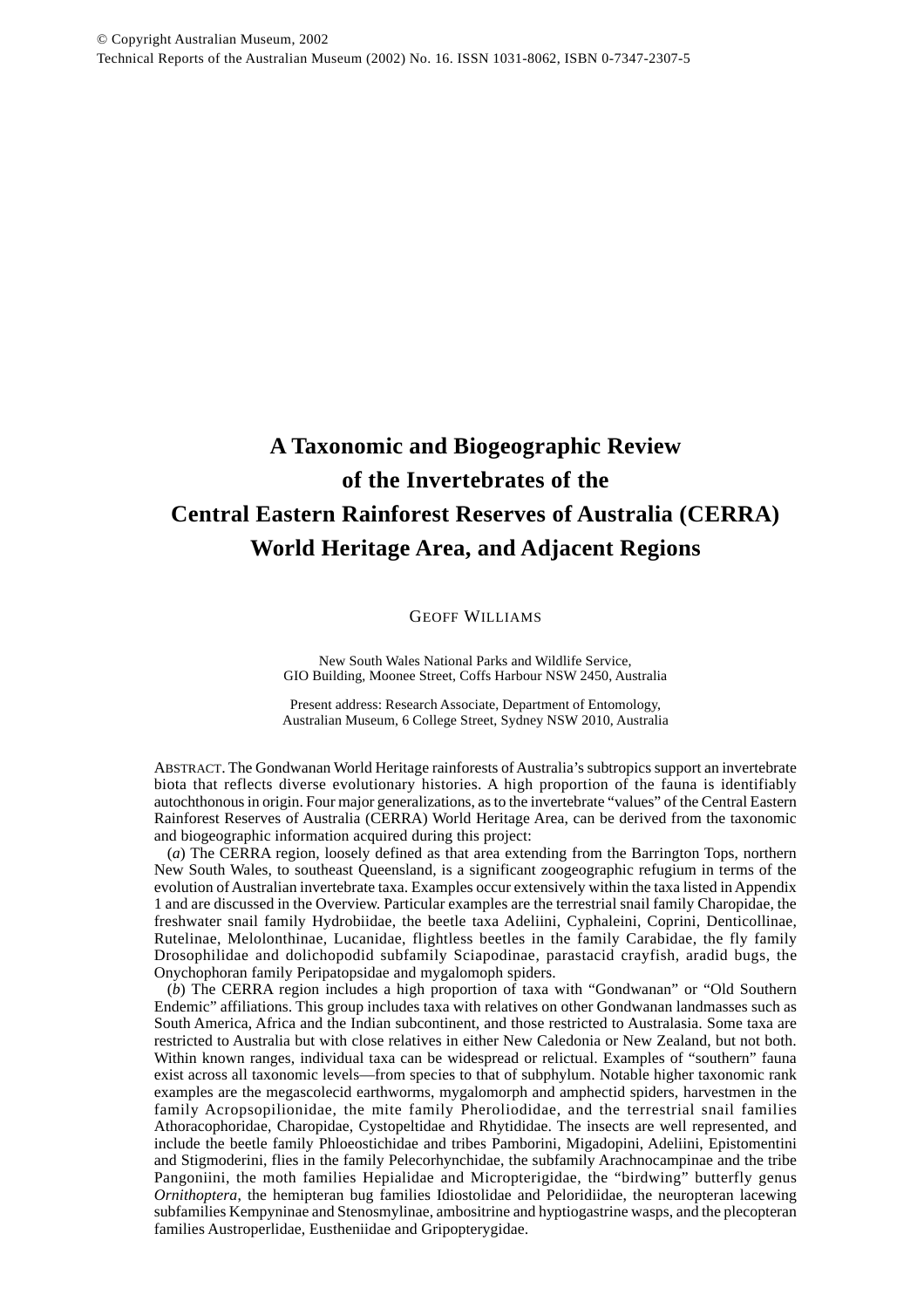(*c*) There is a substantial level of endemism within the fauna. This is very high at the species and genus level, and many of these are currently known only from single localities or from geographically restricted ranges within the CERRA region. Instances of generic and species endemism are particularly high in the snail families Hydrobiidae and Charopidae, the earthworm family Megascolecidae, the crayfish family Parastacidae, the subphylum Onychophora, and the spider suborder Mygalomorphae. Examples within the insects are the fly families Dolichopodidae, Platystomatidae, Exeretonevridae, Pelecorhynchidae and Tipulidae, the beetle tribes Onthophagini and Scarabaeini, the beetle family Carabidae and subfamily Melolonthinae, australembiid webspinners, cicadelloid and mezirine Hemiptera, oechophorine moths, and the lacewing family Hemerobiidae and the subfamily Kempyninae. The beetle family Rhinorhipidae, and the mite family Platyameridae, are restricted to the CERRA region.

(*d*) Significant invertebrate heritage values are not restricted to taxa inhabiting rainforest vegetation. The intervening matrix of sclerophyll forests, and more rarely woodlands, shrub, heath and swamp complexes, and associated freshwater ecosystems, sustain distinctive non-rainforest invertebrate heritage values. Important higher taxa inhabiting these ecosystems are ruteline "christmas beetles" in the tribe Anoplognathini, the family Elateridae, the speciose buprestid genus *Castiarina*, the tenebrionid tribe Heleini, the fly genera *Pelecorhynchus* and *Trichophthalma*, and athoracophorid, helicarionid and glacidorbid snails. Limestone outcrops are important focal points of terrestrial snail endemism and diversity. Cave systems are important for the conservation of associated, often endemic or localized, arachnid and insect faunas.

WILLIAMS, GEOFF, 2002. A taxonomic and biogeographic review of the invertebrates of the Central Eastern Rainforest Reserves of Australia (CERRA) World Heritage Area, and adjacent regions. *Technical Reports of the Australian Museum* 16: 1–208.

| <b>Contents</b>                                          |      |         |
|----------------------------------------------------------|------|---------|
|                                                          | text | $list*$ |
|                                                          |      |         |
|                                                          |      |         |
|                                                          |      |         |
|                                                          |      | 72      |
|                                                          |      | 72      |
|                                                          |      | 72      |
|                                                          |      | 72      |
|                                                          |      | 72      |
|                                                          |      | 72      |
|                                                          |      | 72      |
|                                                          |      | 72      |
|                                                          |      | 72      |
|                                                          |      | 72      |
|                                                          |      | 72      |
|                                                          |      | 74      |
|                                                          |      | 74      |
| ARACHNIDA "spiders, scorpions, harvestmen, mites, ticks, |      |         |
|                                                          |      | 74      |
|                                                          |      | 76      |
|                                                          |      | 76      |
|                                                          |      | 76      |
|                                                          |      | 76      |
|                                                          |      | 76      |
|                                                          |      | 76      |
|                                                          |      | 76      |
|                                                          |      | 76      |
|                                                          |      | 76      |
|                                                          |      | 76      |
|                                                          |      | 76      |
|                                                          |      | 76      |
|                                                          |      | 80      |
|                                                          |      | 80      |
|                                                          |      | 80      |
|                                                          |      | 80      |
|                                                          |      | 80      |
|                                                          |      | 80      |
|                                                          |      | 80      |
|                                                          |      | 80      |
|                                                          |      | 80      |
|                                                          |      | 80      |
|                                                          |      | 80      |
|                                                          |      | 80      |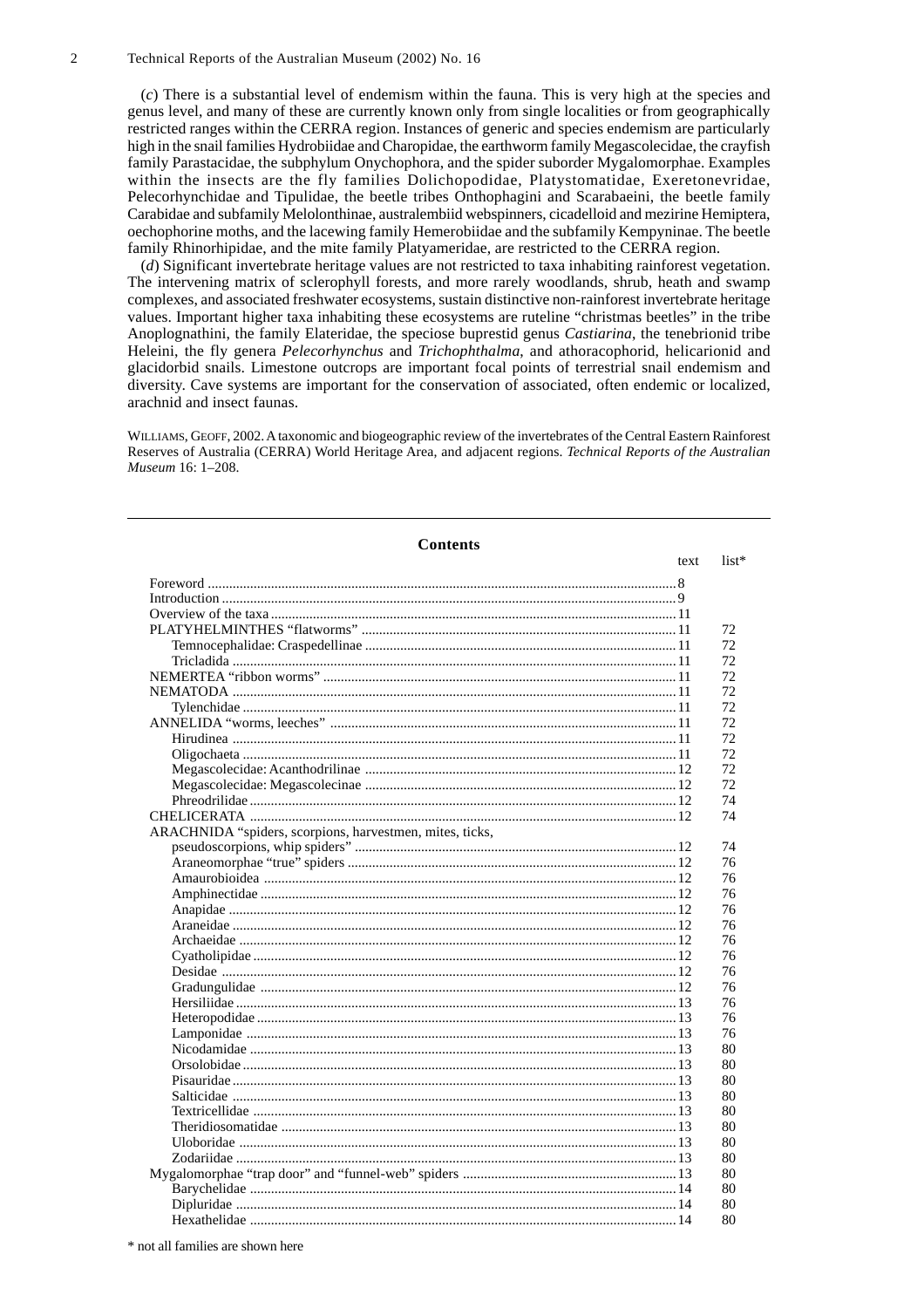|  | text |
|--|------|
|  |      |
|  |      |
|  |      |
|  |      |
|  |      |
|  |      |
|  |      |
|  |      |
|  |      |
|  |      |
|  |      |
|  |      |
|  |      |
|  |      |
|  |      |
|  |      |
|  |      |
|  |      |
|  |      |
|  |      |
|  |      |
|  |      |
|  |      |
|  |      |
|  |      |
|  |      |
|  |      |
|  |      |
|  |      |
|  |      |
|  |      |
|  |      |
|  |      |
|  |      |
|  |      |
|  |      |
|  |      |
|  |      |
|  |      |
|  |      |
|  |      |
|  |      |
|  |      |
|  |      |
|  |      |
|  |      |
|  |      |
|  |      |
|  |      |
|  |      |
|  |      |
|  |      |
|  |      |
|  |      |
|  |      |
|  |      |
|  |      |
|  |      |
|  |      |
|  |      |
|  |      |
|  |      |
|  |      |
|  |      |
|  |      |
|  |      |
|  |      |
|  |      |
|  |      |
|  |      |
|  |      |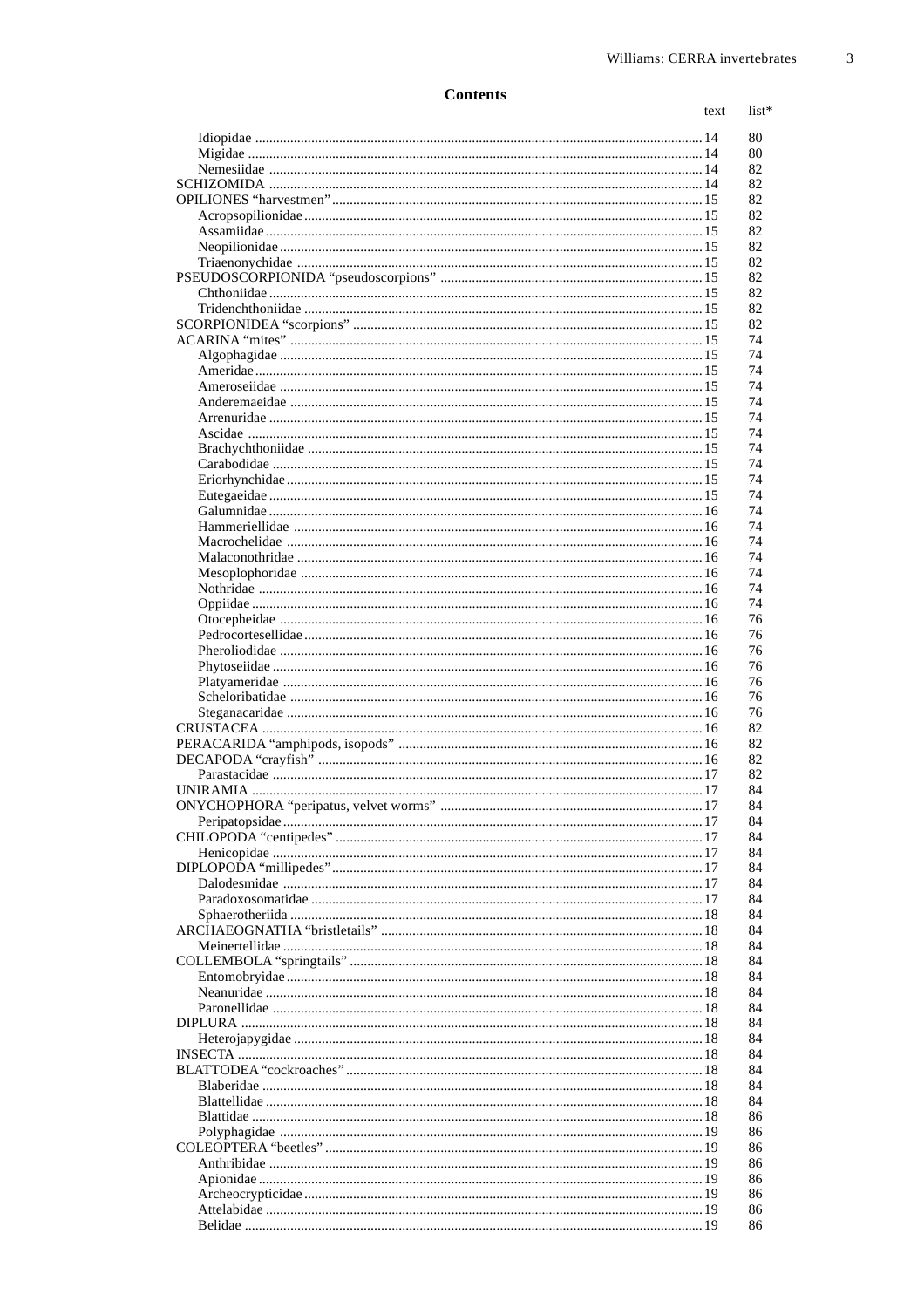text list\*

| 26 |
|----|
|    |
|    |
|    |
|    |
|    |
|    |
|    |
|    |
|    |
|    |
|    |
|    |
|    |
|    |
|    |
|    |
|    |
|    |
|    |
|    |
|    |
|    |
|    |
|    |
|    |
|    |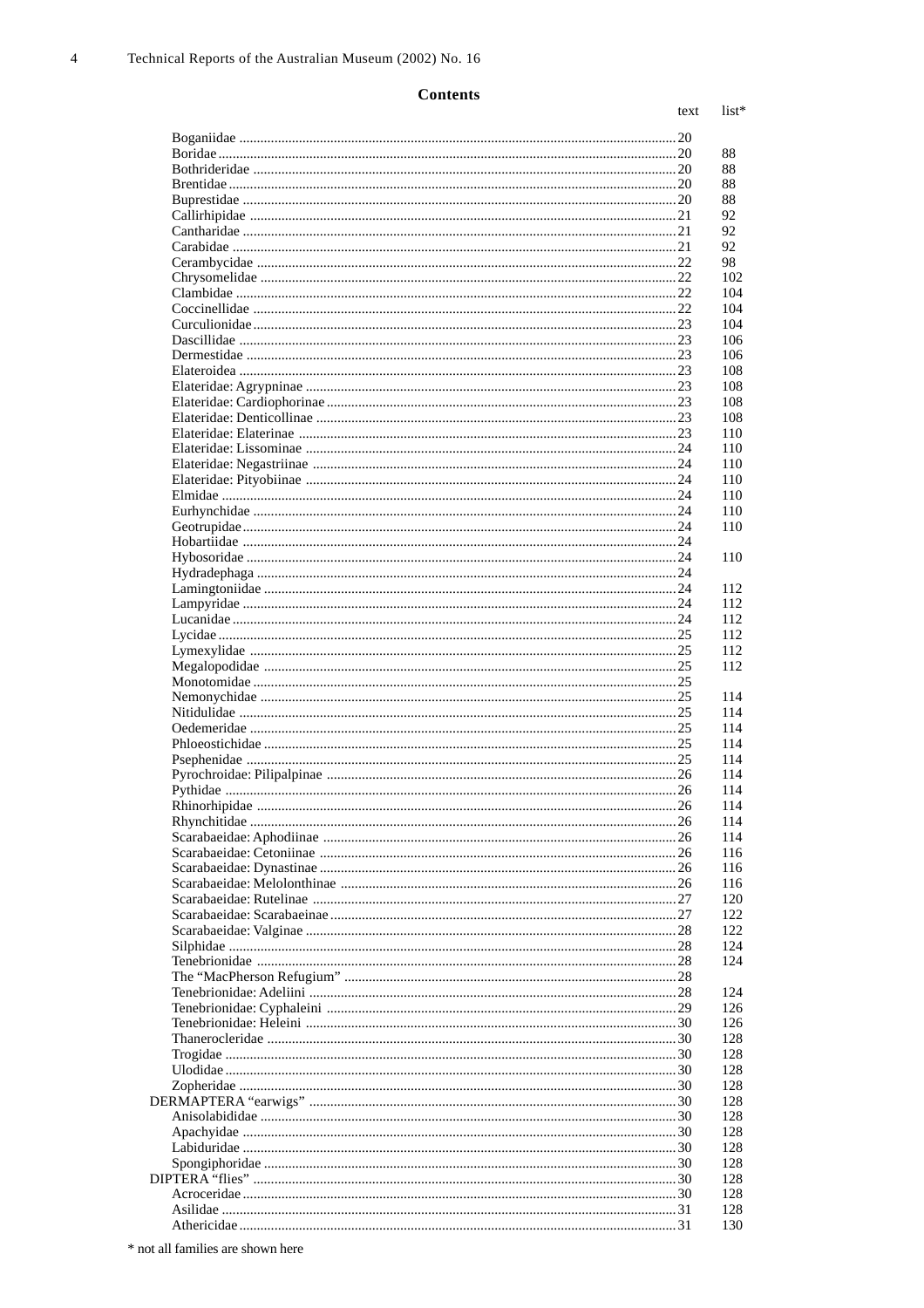| text |
|------|
|      |
|      |
|      |
|      |
|      |
|      |
|      |
|      |
|      |
|      |
|      |
|      |
|      |
|      |
|      |
|      |
|      |
|      |
|      |
|      |
|      |
|      |
|      |
|      |
|      |
|      |
|      |
|      |
|      |
|      |
|      |
|      |
|      |
|      |
|      |
|      |
|      |
|      |
|      |
|      |
|      |
|      |
|      |
|      |
|      |
|      |
|      |
|      |
|      |
|      |
|      |
|      |
|      |
|      |
|      |
|      |
|      |
|      |
|      |
|      |
|      |
|      |
|      |
|      |
|      |
|      |
|      |
|      |
|      |
|      |
|      |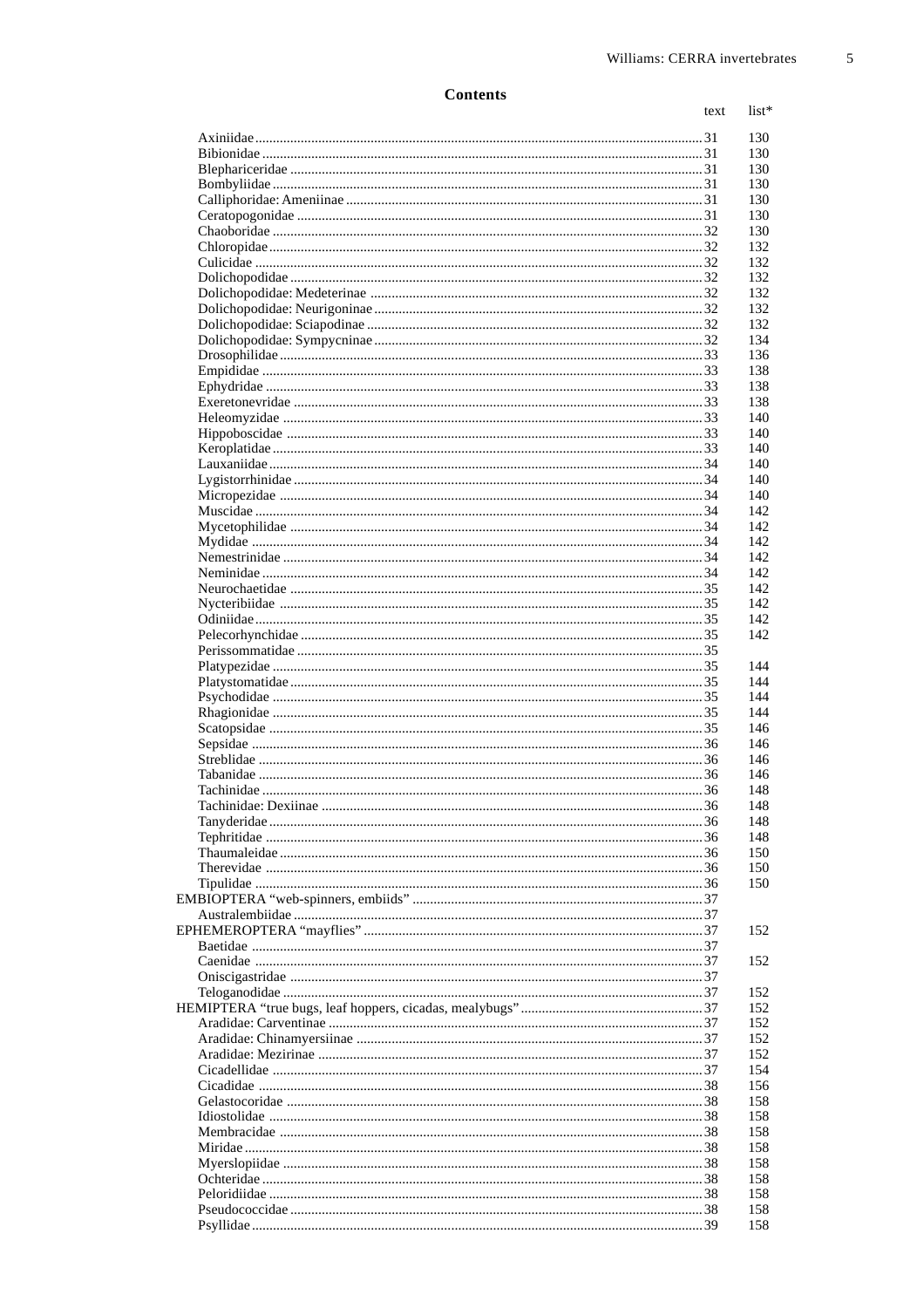#### $text$  $list*$ Tingidae 39  $I$ chneumonidae  $\ldots$ Sphecidae 22  $K$ alotermitidae  $\Delta$ 2 Anthelidae 43 Arctiidae 43